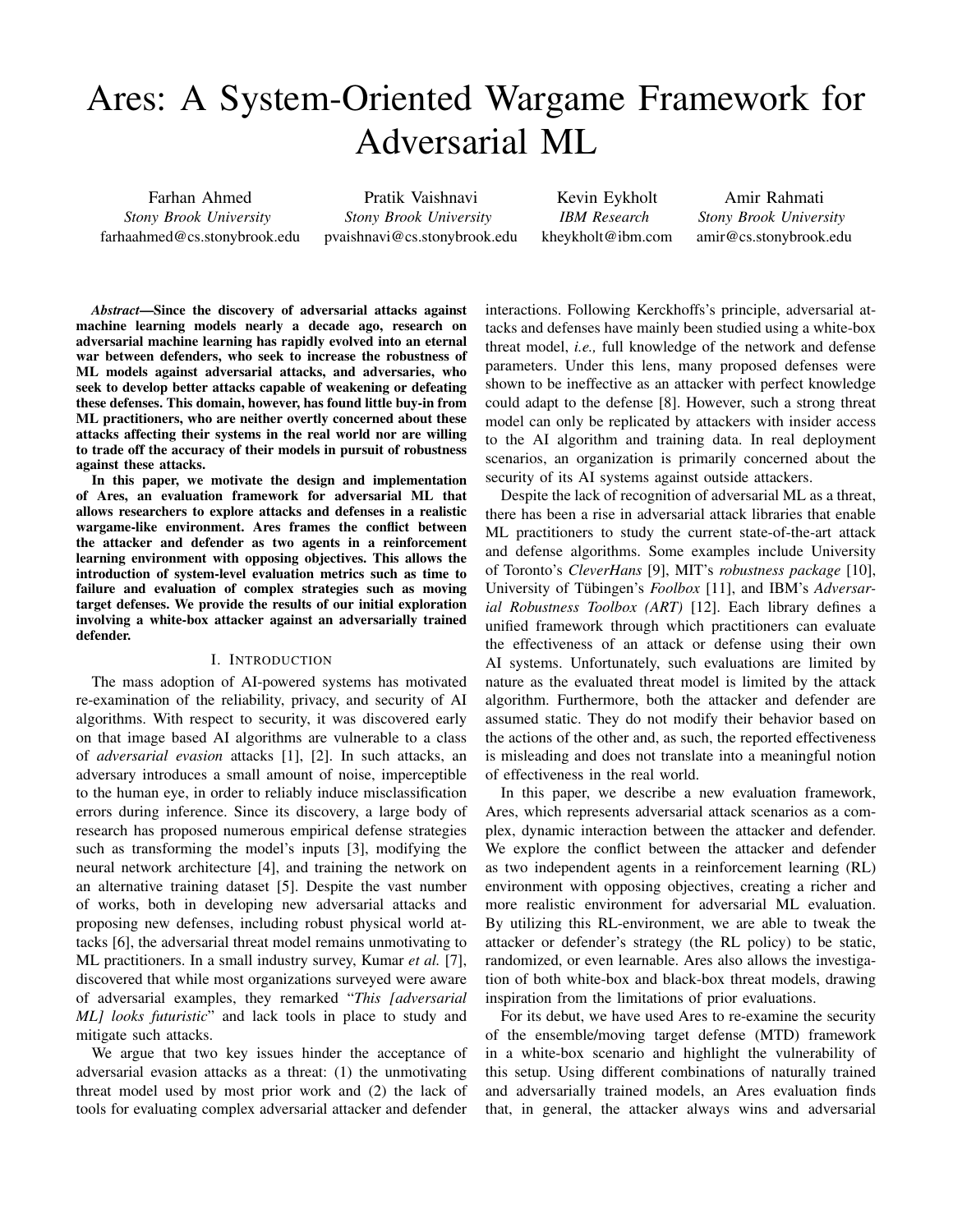training can only slightly delay the attacker's success. As prior work discusses, the attacker's success is largely due to the transferability of adversarial examples [2]. We investigate this phenomenon more thoroughly through the lens of Ares and discover that the shared loss gradients between networks, regardless of training method or model architecture, is the main culprit. We then discuss how MTDs could be improved based on this discovery and our next steps towards evaluating MTDs and other prior works in a black-box threat model through Ares.

In this paper we make the following contributions:

- We develop Ares, an RL-based evaluation framework for adversarial ML that allows researchers to explore attack/defense strategies at a system level.
- Using Ares, we re-examine ensemble/moving target defense strategies under the white-box threat model and show that the root cause of this failure is due to the shared loss gradient between the networks.

The Ares framework is publicly available at https:// github.com/Ethos-lab/ares as we continue development for additional features and improvement.

### II. BACKGROUND & RELATED WORK

*Adversarial Evasion Attacks.* Prior works have uncovered several classes of vulnerabilities for ML models and designed attacks to exploit them [13]. In this paper, we focus on one such class of attacks known as *evasion attacks*. In an evasion attack, the adversary's goal is to generate an "adversarial example" – a carefully perturbed input that causes misclassification. Evasion attacks against ML models have been developed to suit a wide range of scenarios. *White-box attacks* [1], [2], [14], [15] assume full knowledge of/access to the model, including but not limited to model's architecture, parameters, gradients, and training data. Such attacks, although extremely potent, are mostly impractical in real-world scenarios [16] as the ML models used in commercial systems are usually hidden underneath a layer of system/network security measures. Focusing on strengthening these security measures not only provides improved protection for the underlying ML models against white-box attacks, it also improves the overall security posture of the system, and hence, is often a more practical and desirable approach. *Black-box attacks* [6], [17]– [22], on the other hand, only assume query access to the target ML models. Such a threat model offers a more practical assumption as several consumer facing ML models provide this access to their users [23]–[26].

*Defenses against Evasion Attacks.* A wide range of strategies to address the threat of adversarial evasion attacks have also been proposed. One line of works look at tackling this issue at test-time [3]–[5], [27], [28]. These works usually involve variations of a preprocessing step that filters out the adversarial noise from the input before feeding it to the ML model. These defenses, however, have been shown to convey a false sense of security and so, been easily broken using adaptive attacks [8].

Another popular strategy involves re-training the model using a robustness objective [29]–[31]. The defenses that employ this strategy show promise as they have (so far) stood strong in the face of adaptive adversaries. All the defenses discussed so far belong in the broad category of *empirical defenses*. These defenses only provide empirical guarantees of robustness and may not be secure against a future attack. Another line of works look at developing methods that can train certifiably robust ML models [32]–[34]. These models can offer formal robustness guarantees against any attacker with a pre-defined budget.

*Defenses based on Ensembling.* One commonly known property of adversarial examples is that they can similarly fool models independently trained on the same data [2]. Adversaries can exploit this property by training a surrogate model to generate adversarial examples against a target model. This, in fact, is a popular strategy used by several black-box attacks [17], [19], [20]. Tramèr *et al.* [35] use this property to improve the black-box robustness of models trained using the single-step attack version of adversarial training. At each training iteration, source of adversarial examples is randomly selected from an ensemble containing the currently trained model and a set of pre-trained models. Other works [36]–[39] propose strategies for training a diverse pool of models so that it is difficult for an adversarial example to transfer across the majority of them. Aggregating the outputs of these diverse models should therefore yield improved robustness. This ensemble diversity strategy, however, has been shown to be ineffective [40], [41]. In similar vain, some prior works [42], [43] propose use of ensemble of models as a moving target defense where, depending on the MTD strategy, the attacker may face a different target model in each encounter. These works, unfortunately, suffer from the same shortcomings of the ensemble methods.

*Adversarial ML Libraries.* To facilitate research into machine learning security, multiple research groups and organizations have developed libraries to assist in development and evaluation of adversarial attacks and defenses. Most notably of these works are University of Toronto's *CleverHans* [9], MIT's *robustness package* [10], University of Tübingen's *Foolbox* [11], and IBM's *Adversarial Robustness Toolbox (ART)* [12].

These efforts are orthogonal to our framework. While Ares focuses on evaluating various attacker and defender strategies against one another across multiple scenarios, these libraries focus primarily on facilitating implementation of new attacks and defenses and benchmarking them against existing ones. In this paper, we use the Projected Gradient Descent (PGD) attack from IBM's ART library as our main adversarial evaluation criteria.

# III. ARES FRAMEWORK

In this section, we provide an overview of the Ares framework. As seen in Figure 1, Ares adapts the adversarial attack/defense problem into an RL-environment consisting of three main components: (1) the evaluation scenario, (2) the attacker agent, and (3) the defender agent. Once each component has been defined by the user, Ares executes a series of competitions between the attacker and defender. Each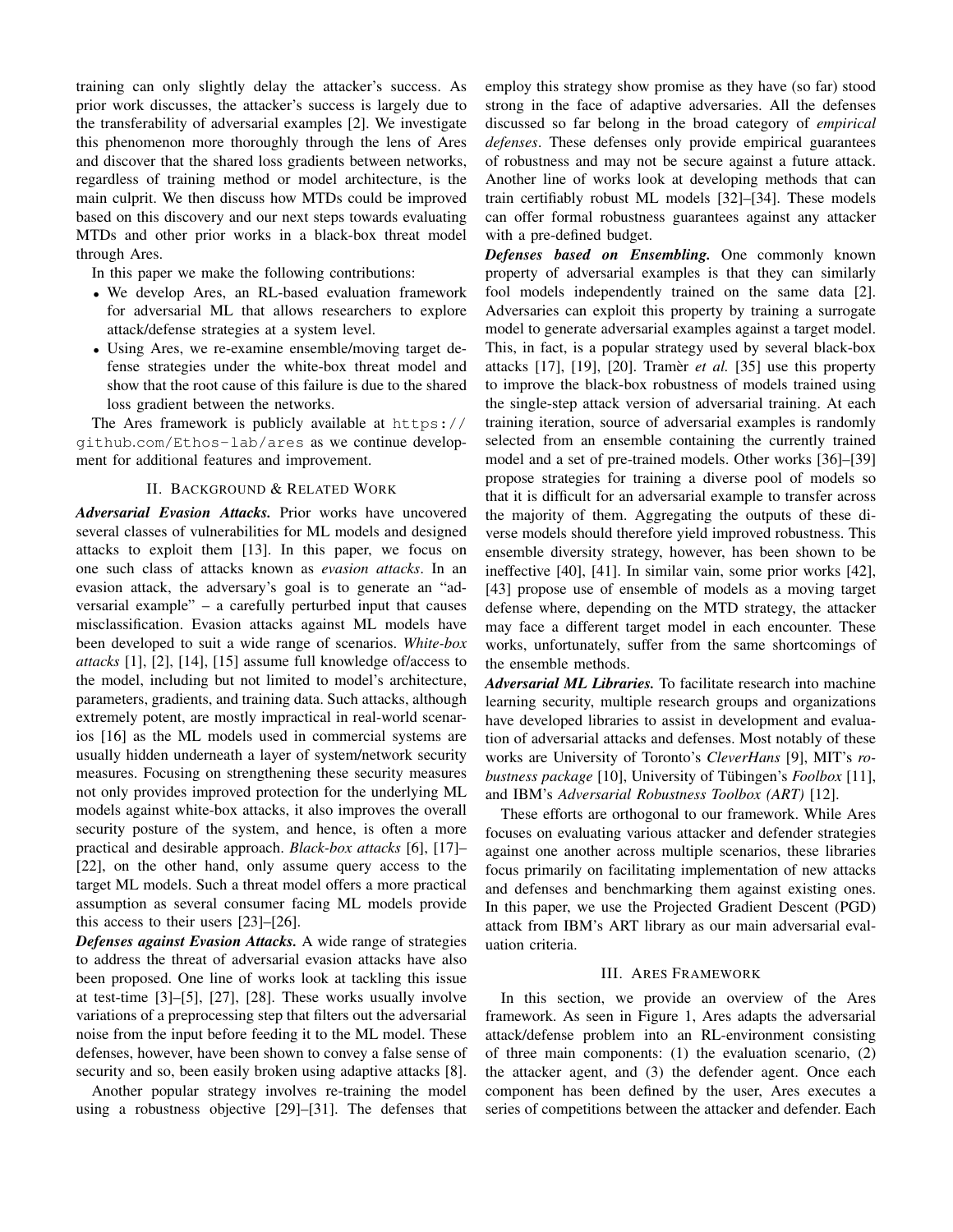Fig. 1: An overview figure of the Ares framework. The RL-environment consists of three components: the evaluation scenario, attacker agent, and defender agent. Both the attacker and defender obtain information from the evaluation scenario and battle against each other with their own predefined objectives based on the end states.



competition is modeled as a turn-based game with the attacker taking the first move and defender responding during each round. To do this, Ares freezes one agent's policy, either the attacker or defender, and treats it as part of the RLenvironment, while the opposing agent makes their move. The current active agent (*i.e.,* attacker or defender) interacts with the RL-environment (specifically the evaluation scenario) and takes actions based on the current game state. This setup enables us to tune and evaluate each agent individually. The game will end when the active agent achieves its end condition (*e.g.,* the attacker has successfully fooled the model, the defender has detected the attacker, or the defender has resisted the attack for a set number of rounds). The final output of the system is a series of metrics that reflect the effectiveness of the attacker and defender for the current scenario.

# *A. Evaluation Scenario*

In Ares, the evaluation scenario is defined by the threat model, scenario parameters, and end states. Currently, Ares supports the following threat models:

- 1) *White-box*: In this threat model, the attacker is provided the complete loss gradient when issuing queries to the defender. If a defense uses gradient obfuscation, the attacker is provided approximated gradients based on the adaptive measures from Athalye *et al.* [8].
- 2) *Soft Black-box*: In this threat model, the attacker is provided only the probabilistic outputs of the model.
- 3) *Hard Black-box*: In this threat model, the attacker is provided only the model's label prediction.

We've used these threat models in our current implementation as they represent the most common ones found in the literature. The threat model is used to determine the amount of information provided to the attacker by the defender.

The scenario parameters consist of the shared evaluation parameters used by both the attacker and defender. This includes the dataset, number of competitions executed, and the time limit (*i.e.,* number of steps). The end states define the ending conditions for a game round. In addition to ending the game when time expires, the environment will also end the

game if the active component (*i.e.,* attacker or defender) has achieved its win/loss condition. For example, the game may end if the attacker has successfully generated an adversarial sample that the defender misclassifies.

# *B. Attacker Agent*

To define an attacker, the user must define the policy, attack algorithm, action space, and reward function. The policy utilizes the other three subcomponents and defines the attacker's behavior and overall strategy. The policy can be static, randomized, or even learnable and dynamically changing throughout the game. Often, the definition of the attack algorithm will depend on the specific threat model as current adversarial attacks assume that the loss gradient is either present or must be approximated based on model outputs. We note that the attacker is not limited to a single attack algorithm.

The action space defines the attacker's potential moves. In scenarios against a static defense (*i.e.,* the defender does not take measures to monitor or adapt to the attack actions), often the action space will simply involve issuing a query to the defender and using its response to take an attack optimization step. However, when the defender attempts to adapt to or detect malicious actions, the attacker's action space may include evasive actions such as issuing queries that do not advance the attack in any way. In this case, the attacker will learn its policy through reinforcement learning to determine its action based on the current state obtained from the environment.

Finally, the reward function defines a measure to evaluate the effectiveness of the attacker. Most prior work measure the effectiveness of an attack by the number of successfully attacked samples in the dataset, usually denoted as the adversarial accuracy or robustness. As such, adversarial accuracy is one of the two default measures of our framework. As a second measure of effectiveness, we also measure the number of attack steps required to perform a successful attack. In certain scenarios such as an attack with limited queries, it may be sufficient for a defense to simply hinder the attack rather than completely prevent it. The reward function can also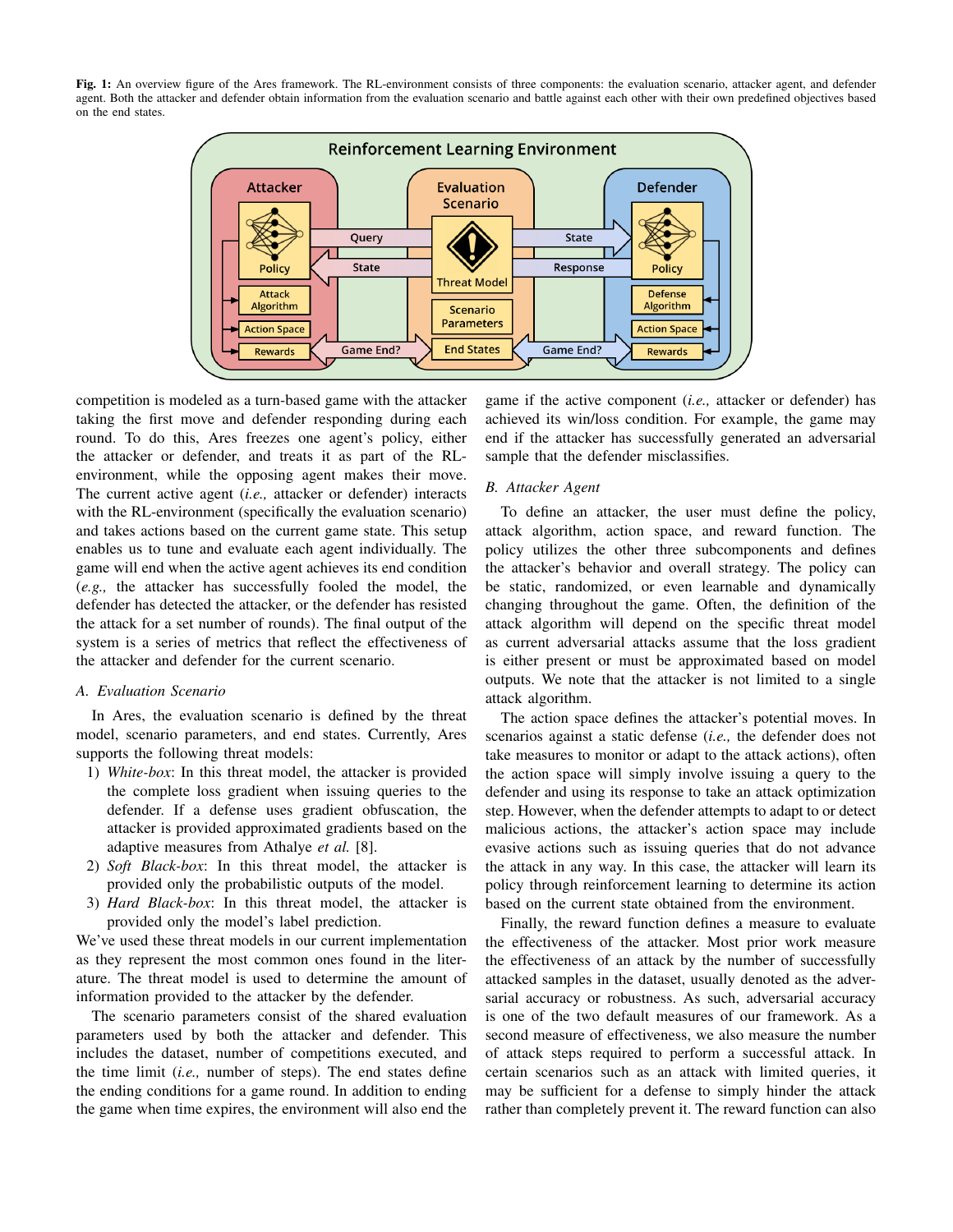include additional bonuses or penalties in support of scenarios where the defender can respond. For example, if the defender has detection capabilities, the attacker could be penalized if detected. We choose to define the reward function within the attacker component rather than the environment to allow for asymmetrical reward definitions for the attacker and defender. It also allows for the definition of multiple attacker agents.

# *C. Defender Agent*

To define a defender, the user must similarly define the policy, action space, defense algorithm, and reward function. Similar to the attacker agent, the policy utilizes the other three subcomponents to define the defender's strategy throughout the game and can be static, randomized, or learnable. The defense algorithm opposes the attacker's attack algorithm and similarly depends on the threat model. Just like the attacker, the defender is not limited to a single defense algorithm.

The action space of the defender dictates how the defender responds to a query. As a basic requirement, the defender must always respond truthfully and cannot lie such that the output prediction is invalid. This requirement is motivated by the fact that in a real scenario, the defense is unaware of the query source, and thus should respond as if the source is benign. Furthermore, if the defender was able to detect the attacker, we could end the game prematurely and penalize the attacker, rather than continue the game with deceptive responses from the defender. Based on prior works, the action space can include preprocessing of the input or postprocessing of the output. Of interest are scenarios with a non-static defender as the action space could include steps to detect if the current query is a query used for an attack optimization. Just like the attacker, in the case of a non-static defense, the defender will learn a policy through reinforcement learning to determine its actions based on the current state obtained from the environment.

The reward function defines a measure to evaluate the effectiveness of the defender. The defender's reward function will often use the same metrics as the attacker. Whereas by default, the attacker wants to minimize the adversarial accuracy and time required to succeed, the defender wants to maximize the values. Similarly, if the defense is not static, a reward can be given whenever the defense successfully responds to an attack optimization query. As before, the reward is defined specific to the defender to allow for asymmetrical reward definitions to also allow for multiple defenders.

#### *D. Framework Implementation*

To implement Ares, we utilize Open AI's *Gym* [44] library to create the RL-environment composed of the evaluation scenario, attacker agent, and defender agent. Through integration with the Adversarial Robustness Toolbox (*ART* [12]), our framework supports numerous adversarial attacks and defenses by default. In addition, users can implement their own attack or defenses algorithms rather than rely on ART's implementations if customization is required. For example, in this paper, we implemented the moving target defense (MTD) using custom code. Finally, in the current implementation, our framework evaluates scenarios with a single attacker and single defender agent. We are currently working to enable support for multiple attacker and defender agents.

# IV. RESULTS

To showcase the capabilities of Ares, we look back at the use of ensemble models as an adversarial defense. Prior work [2] in adversarial evasion attacks found that adversarial samples were *transferable*. That is to say, an adversarial sample for one model was highly likely to also be adversarial for another model regardless of architecture. Therefore, ensembling of models was assumed to do little towards create adversarially robust classifiers. In this section, we use Ares to evaluate the effectiveness of the moving target defense (MTD) architecture under white-box threat model. Specifically, we study this defense using both naturally trained and adversarially trained models of both the same and different architectures. We discuss the evaluation results obtained from Ares and demonstrate how these results reveal the underlying reason for adversarial transferability.

#### *A. Experimental Setup*

For the environment parameters, we set the threat model to a white-box threat model, We use the CIFAR-10 dataset and define the end states to be either when the attacker causes misclassification on a sample originally correctly classified by the all of the defender's models or when time expires. Each game is run for a maximum of 20 steps.

For the attack algorithm, we used the Projected Gradient Descent (PGD) attack [29] implementation from ART [12]. We set the attack budget to  $\epsilon = 8/255$  and step size  $\alpha = 2/255$ , and perform an  $\ell_{\infty}$ -norm PGD attack. In each step, the attack performs a 1-step PGD attack using the state returned by the environment. As this is a white-box threat model, the environment state is the loss gradient of the defender's model with respect to the attacker's query. The action space of the attacker only contains the query action given that the defender is static. Finally, the attacker's reward is measured by the number of steps required to generate a misclassified sample.

For the defense algorithm, we use an MTD architecture consisting of some combination of up to six models. Using PyTorch [45] implementations of the ResNet-18, ResNet-50, and VGG11 architectures, we train each architecture using both natural and adversarial training [29]<sup>1</sup>. For adversarial training, we set  $\epsilon = 8/255$ , step size  $\alpha = 2/255$ , and perform a 10-step  $\ell_{\infty}$ -norm PGD attack. The defender uses a static policy that randomly selects one of the models in the MTD architecture and uses it to respond to the query. Finally, the defender's reward is measured by the number of steps elapsed before the attack succeeds.

# *B. MTD with Natural and Adversarial Training*

We first use Ares to evaluate an MTD that combines models of the same network architecture with various training regiments. Using Ares, we first evaluate the effectiveness of the

<sup>&</sup>lt;sup>1</sup>For more information on the natural and adversarial accuracy for each model, refer to Table I.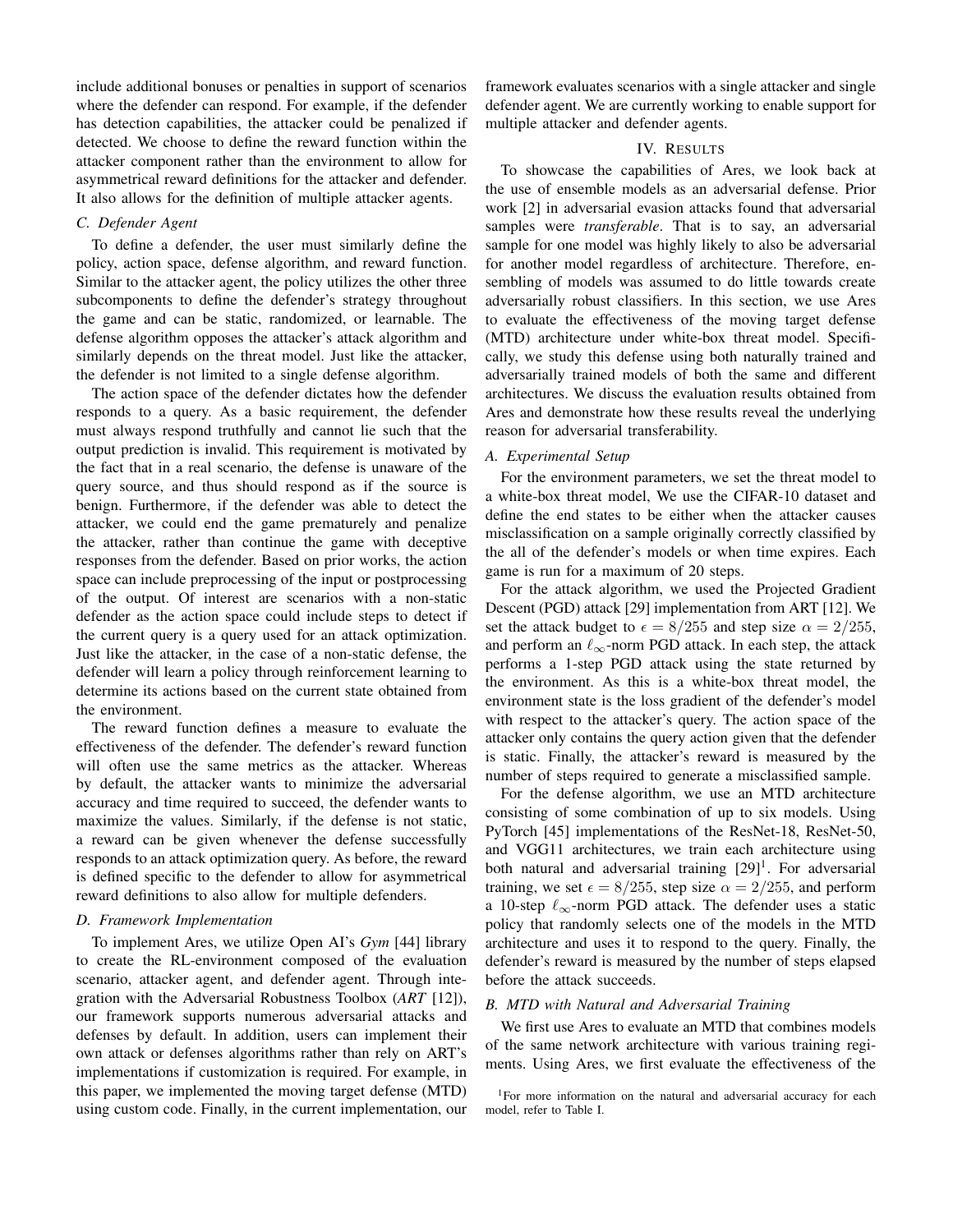TABLE I: The natural and adversarial accuracy for all the pre-trained models used in our experiments. The experiments were conducted using the CIFAR-10 dataset. Each model was trained either naturally (N) or adversarially (A). For adversarial training and evaluation, we use an  $\ell_{\infty}$ -norm 10-step PGD with attack budget  $\epsilon = 8/255$  and step size  $\alpha = 2/255$ .

| Model     | <b>Train Method</b> | <b>Accuracy</b> |                    |
|-----------|---------------------|-----------------|--------------------|
|           |                     | Natural         | <b>Adversarial</b> |
| ResNet-18 | N                   | 93.07%          | 2.25%              |
|           | A                   | 82.60%          | 51.59%             |
| ResNet-50 | N                   | 93.65%          | 1.46%              |
|           | A                   | 83.73%          | 51.06%             |
| VGG11     | N                   | 92.39%          | $2.55\%$           |
|           |                     | 76.94%          | 44.15%             |

TABLE II: The number of rounds until the attacker succeeds in triggering misclassification by the defender using the Ares framework. For each of the three models (ResNet-18, ResNet-50, and VGG11) we run the game with the MTD consisting of either only the naturally trained (N), only the adversarially trained (A), or a mixture of both  $(N + A)$ . We perform 100 trials for each experiment and report the mean number of rounds with its 95% confidence interval. The presence of a naturally trained model only weakens the robustness of the MTD while the network architecture plays no role.

| Model     | <b>Rounds</b> |               |               |  |
|-----------|---------------|---------------|---------------|--|
|           | N             | A             | $N + A$       |  |
| ResNet-18 | $2.28 + 0.24$ | $8.44 + 0.89$ | $5.66 + 0.68$ |  |
| ResNet-50 | $2.40 + 0.36$ | $8.54 + 0.84$ | $5.78 + 0.67$ |  |
| VGG11     | $2.20 + 0.28$ | $8.13 + 0.75$ | $5.53 + 0.61$ |  |

PGD attack against the naturally trained (N) and adversarially trained (A) models only. Then, we evaluate an MTD using both the naturally trained and adversarially trained models. We set Ares to perform 100 competitions and average the results across success attacks to examine the time to fail for the defender agent. Table II reports the average number of rounds required for the attacker to win, which can be interpreted as the robustness of the model(s) against the attack.

As we expect, the attacker always won against the naturally trained models very quickly. When switching to the adversarially trained version, the attacker required a few more steps to win, but was still able to find adversarial samples most of the time. We observe that within the same training method, the network architecture make little difference with respect to defender's robustness against the attack. Finally, the MTD that combines the naturally trained and adversarially trained models is weaker than using the adversarially trained model only. This reduced robustness is due to the presence of the naturally trained model, which was typically the first to fail in the MTD evaluations.

#### *C. MTD with Multiple Network Architectures*

We next explore MTD models using a combination of different model architectures with varying training methods. As before, we evaluate each MTD across 100 competitions and report the average number of rounds before the attacker was successful to evaluate the time to fail for the defender agent. We present the results of several combinations in Table

TABLE III: The number of rounds until the attacker succeeds in triggering misclassification by the defender using the Ares framework. The MTD consists of different combinations of naturally trained (N) and/or adversarially trained (A) ResNet-18, ResNet-50, and VGG11 models. A dash (-) indicates that the model was not used. We perform 100 trials for each experiment and report the mean number of rounds with its 95% confidence interval. The scenarios are grouped if they are statistically equivalent. Generally, as we increase the number of adversarial models, the robustness of the MTD increases with network architecture having no effect.

| <b>MTD</b> Models |                  |       |                 |
|-------------------|------------------|-------|-----------------|
| ResNet-18         | <b>ResNet-50</b> | VGG11 | <b>Rounds</b>   |
| N                 | N                |       | $3.46 \pm 0.39$ |
| N                 |                  | N     | $3.34 \pm 0.42$ |
|                   | N                | N     | $3.58 \pm 0.44$ |
| N                 | N                | N     | $4.64 + 0.70$   |
| N                 | N                | A     | $5.68 \pm 0.69$ |
| N                 | A                | N     | $5.54 \pm 0.73$ |
| A                 | N                | N     | $5.40 \pm 0.67$ |
| A                 | A                | N     | $6.88 \pm 0.64$ |
| $\mathsf{A}$      | N                | A     | $6.76 \pm 0.68$ |
| N                 | A                | A     | $6.84\pm0.61$   |
| A                 | A                |       | $9.34 \pm 0.85$ |
| A                 |                  | A     | $9.28 \pm 0.82$ |
|                   | A                | A     | $9.46 \pm 0.80$ |
| A                 | A                | A     | $9.72 + 0.86$   |

Table  $III^2$ . The results have been divided into four sections based on the number of naturally or adversarially trained models used in the MTD.

Compared to the individual model results in Table II, when combining models using the same training method, we observe a slight increase in the number of rounds required for the attacker to win. As before, using adversarially trained models only results in a higher average number of rounds for the attacker to win. We also generally observe that as the number of models in the ensemble increases and the number of adversarially trained models, the robustness of the MTD increases. However, as before, the presence of naturally trained models in the MTD reduces the average robustness of the defense due to them being most likely to fail.

#### V. WHAT CAUSES TRANSFERABILITY IN THE MTD?

Based on the results in Tables II and III, the transferability of adversarial examples described by prior work appears to a pervasive issue regardless of model architecture or training method. However, while prior work mainly focused on the transferability of adversarial examples trained on a single model, Ares shows that the transferability issue remains even when the attacker's loss gradients come from different defender models. We hypothesize that in addition to models sharing similar decision boundaries when trained on the same

 $2$ Due to space restrictions, we do not include the full set of results in the main paper.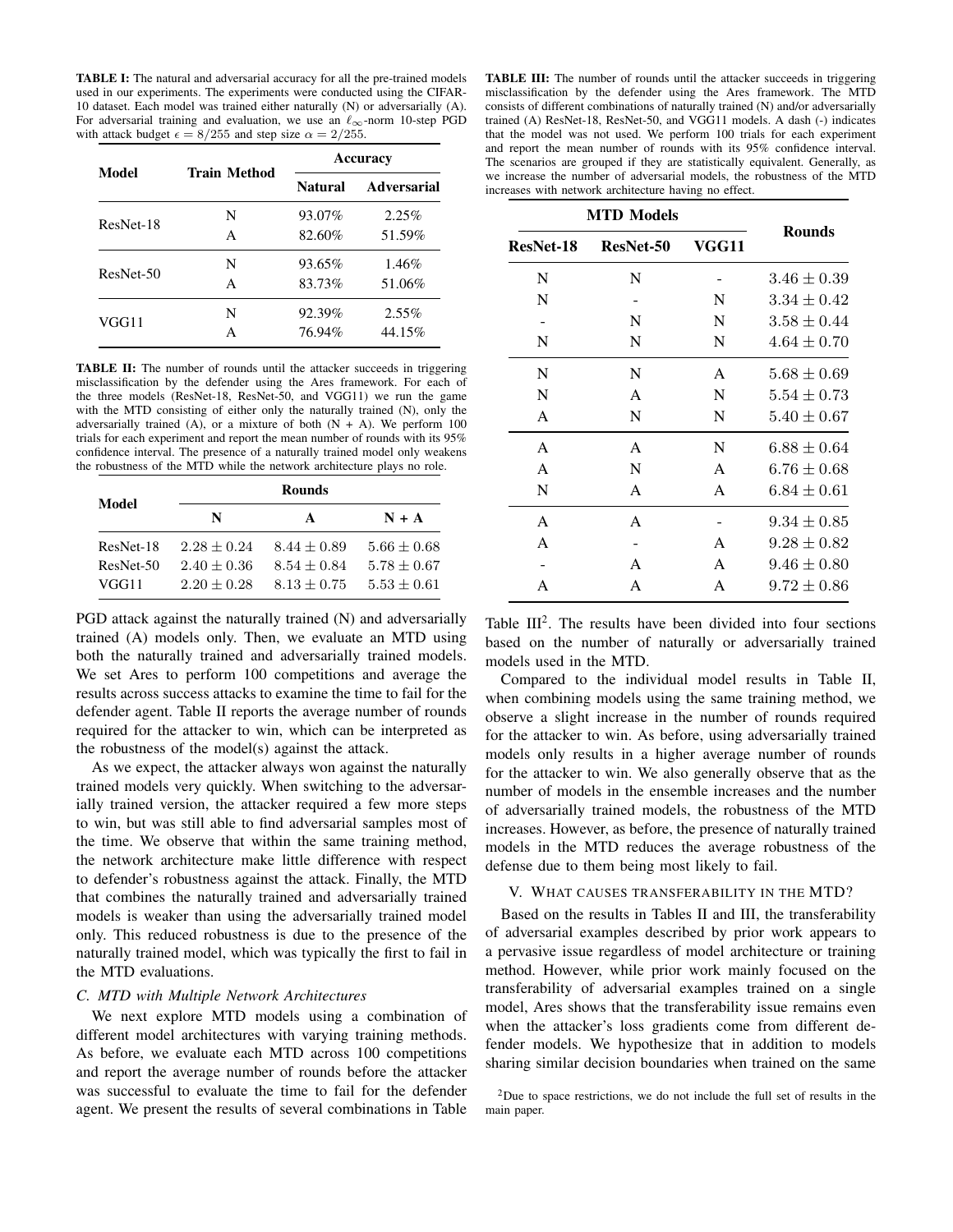TABLE IV: The cosine similarity of the image perturbations between two MTD models. The ResNet-18 and VGG11 models were used for the MTD. All 2-pair combinations of naturally (N) and adversarially trained (A) models were used. We report the cosine similarity of the total perturbation from the original image averaged across all rounds of a single trial and the final image between two trials. For each experiment, a single random image was chosen from the CIFAR-10 test set such that either the attacker or defender would purposefully win. Regardless of whether the attack or defender wins, the cosine similarity remains high for both metrics.

|                  | <b>Models</b> |       | <b>Cosine Similarity</b> |                    |
|------------------|---------------|-------|--------------------------|--------------------|
|                  | ResNet-18     | VGG11 | Round Avg.               | <b>Final Image</b> |
| Attacker<br>Wins | N             | N     | .907                     | .965               |
|                  | N             | A     | .915                     | .966               |
|                  | A             | N     | .939                     | .957               |
|                  | A             | A     | .961                     | .952               |
| Defender<br>Wins | N             | N     | .852                     | .842               |
|                  | N             | A     | .843                     | .836               |
|                  | A             | N     | .841                     | .838               |
|                  | А             | А     | .893                     | .833               |

dataset, they also share similar loss surfaces. If so, this means that for MTD and ensemble based defenses, regardless of the models used, the attacker will always obtain a loss gradient that is similar in direction to the previous loss gradient.

To validate our hypothesis, we study the similarity of the loss gradients between the ResNet-18 and VGG11 models. We use Ares, but only execute a single competition with a maximum of 10 rounds. This round limit is set to increase the likelihood the defender wins, especially for naturally trained models. We compute an additional metric, the cosine similarity of the loss gradients. During each round, in addition to selecting a single model to respond to the attacker's query, the defender also computes the loss gradient for both the ResNet-18 and VGG11 models. It uses these loss gradients to compute the "per round" cosine similarity of the loss gradients. We also compute the "final round" similarity by randomly selecting two trials with the same final result (attacker wins or defender wins) and computing the cosine similarity between their final adversarial samples. the attacker's generated adversarial sample and computing the cosine similarity.

The results are shown in Table IV. We observe that regardless of whether the attacker or the defender wins, the cosine similarity remains high. This observation indicates that even in cases where the attack would fail on one of the underlying models, the returned loss gradient is still useful to the attacker for finding an adversarial sample that succeeds against the other models in the MTD. This result remains consistent regardless of the training method or network architecture.

# *How can we improve MTD?*

As our experiments showed, the MTD is an ineffective method to create robust defender models. Both natural and adversarial training result in models with similar loss gradients when attacked with a PGD attacker. Our observations align with prior work which also found that ensemble-based defenses with vulnerable models were ineffective at improving adversarial robustness [40], [41]. However, our investigation reveals a possible solution towards improving MTD. As natural and adversarial training seek to minimize the classification loss with respect to a dataset distribution, they do not consider the shaping of the loss surface as part of the training. More specifically, they do not encourage diversification of the loss gradient between models. Therefore, if, when constructing an MTD or ensemble-based defense, we use a training technique to improve gradient diversity within the defense, a PGD attacker would be less likely to succeed. As a next step, we plan on re-evaluating the MTD after training models using a gradient diversification approach [46], [47].

#### VI. CONCLUSION

The security of AI systems with respect to adversarial evasion attacks has become an increasingly important issue due to widespread use. Sadly, a lack of proper evaluation tools discourages ML practitioners from recognizing adversarial evasion attacks as a threat and prevents researchers from properly evaluating their proposed attacks and defenses in realistic deployment scenarios. We proposed Ares, an evaluation framework designed for complex adversarial attackerdefender interactions in a more realistic environment. Unlike prior work, Ares evaluations enable dynamic interacts between the attacker and defender and allow for evaluation under multiple threat scenarios. Using Ares, we re-examined the ensemble/MTD defense architecture previously shown to be vulnerable to adversarial attacks due to the transferability property. As with prior work, the Ares evaluation demonstrated that, regardless of the underlying base models, the attacker was always successful at defeating the defender. Adversarial training, a state-of-the-art defense used in the evaluation, only hinders the attacker slightly. We performed a deeper investigation and found that the transferability of adversarial examples is mainly due to shared loss gradients between the underlying base models. These findings suggest that the previously dismissed ensemble/MTD architecture could be robust to adversarial attacks if trained to mitigate the intragradient similarity.

Ares is publicly available to the research community. Our development and usage of the framework as an evaluation tool is ongoing. Although prior work demonstrated that many empirical defenses are not robust to adaptive white-box adversaries [8], it remains to be seen if this fact holds true with respect to other threat scenarios. As future work, we will revisit these "broken" defenses and evaluate their effectiveness with Ares under the black-box threat model. Furthermore, we plan to integrate mitigation responses external to the classification model such as detection of ongoing attack campaigns [48] and observe the effect on the attacker.

#### ACKNOWLEDGMENT

We thank the anonymous reviewers for their valuable feedback. This work was supported by the Office of Naval Research under grants N00014-20-1-2858 and N00014-22-1- 2001, and Air Force Research Lab under grant FA9550-22-1- 0029. Any opinions, findings, or conclusions expressed in this material are those of the authors and do not necessarily reflect the views of the sponsors.